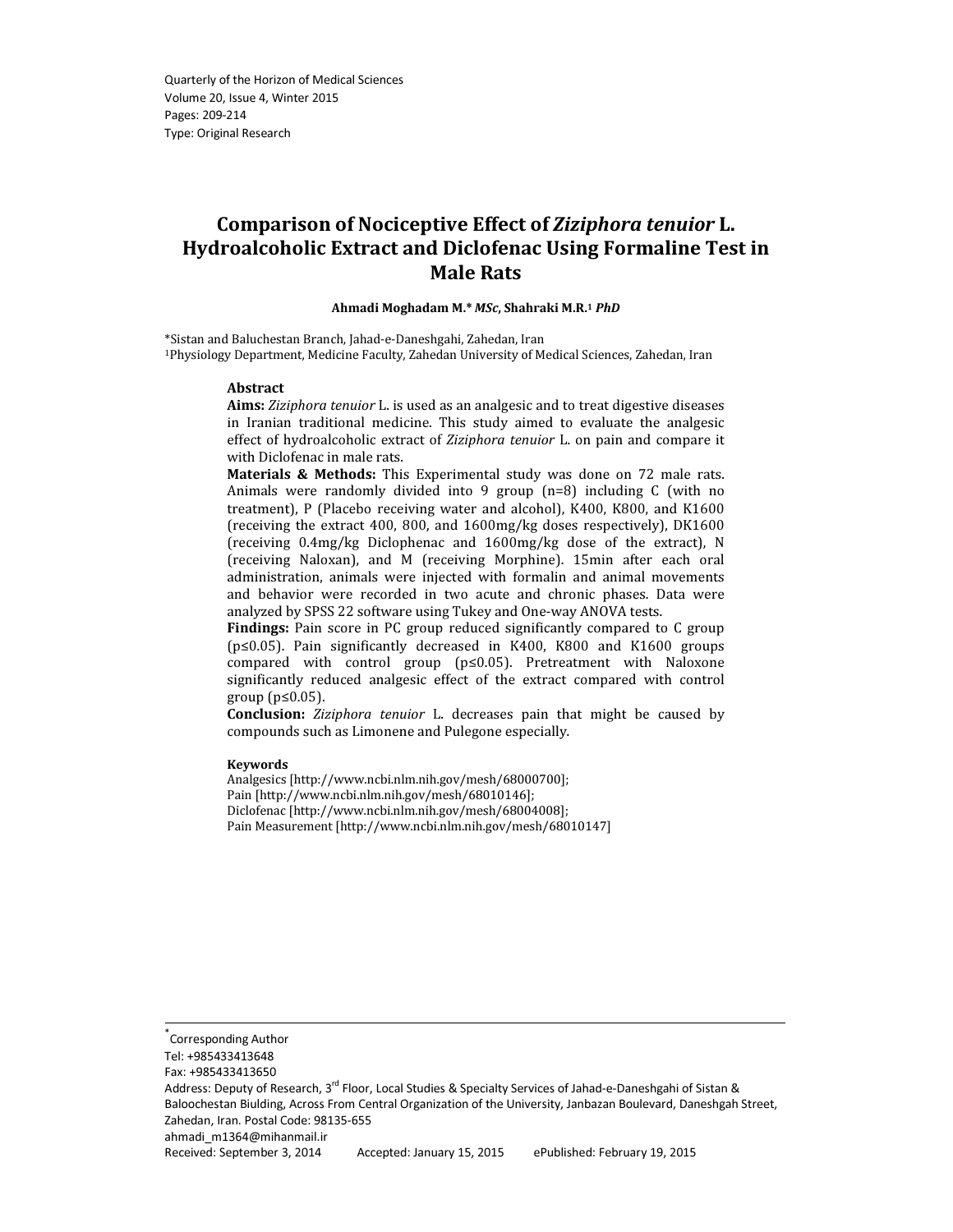**۲۱۰ مهدیه احمدیمقدم و محمدرضا شهر کی ــ** 

مقایسه اثر ضددردی عصاره أبی- الکلی کاکوتی و دیکلوفناک با استفاده از آزمون فرمالین در موش6های صحرایی نر

مهديه احمدي مقدم ٌّ MSc واحد سیستان و بلوچستان، جهاد دانشگاهی، زاهدان، ایران محمدرضا شهرکی PhD گروه فیزیولوژی، دانشکده پزشکی، دانشگاه علوم پزشکی زاهدان، زاهدان، ایران

## چکیدہ

**اهداف:** کاکوتی، در طب سنتی ایران، بهعنوان ضددرد و برای درمان بیماری های گوارشی استفاده می شود. این مطالعه به منظور بررسی اثرات ضددردی عصاره هیدروالکلی کاکوتی بر درد و مقایسه آن با داروی دیکلوفناک در موش های صحرایی نر نژاد انجام شد.

مواد و روشها: این مطالعه تجربی روی ۷۲ سر موش صحرایی نر C (انجام شد. موش های صحرایی به ۹ گروه آزمایشی (هر گروه ۸ حیوان) (کنترل که هیچ مادهای دریافت نکرد)، P (دارونما که آب و الکل دریافت کردند)، PC (کنترل مثبت که ۲۵میلیگرم بر کیلوگرم دیکلوفناک دریافت کردند)، K400 (دریافت کننده ۴۰۰میلی گرم بر کیلوگرم عصاره کاکوتی)، K800 (دریافت کننده ۸۰۰میلیگرم بر کیلوگرم عصاره کاکوتی)، K1600 (دریافت کننده ١۶٠٠میلیگرم بر کیلوگرم عصاره کاکوتی)، DK1600 (دریافت کننده همزمان ۰/۴میلیگرم بر کیلوگرم دیکلوفناک و دوز ۱۶۰۰میلی گرم بر کیلوگرم عصاره کاکوتی)، N (دریافت کننده نالوكسان) و M (دريافتكننده مورفين) تقسيم شدند. ١۵دقيقه پس از هر تجویز خوراکی، حیوانات تحت تزریق فرمالین قرار گرفته و حرکات و رفتار حیوانات در دو فاز درد حاد و درد مزمن ثبت شد. دادهها با استفاده از نرم|فزار 22 SPSS و آنالیز واریانس یکطرفه و توکی مورد تجزیه و تحلیل قرار گرفتند.

یافتهها: نمره درد در گروه PC نسبت به گروه C کاهش معنیداری داشت (p≤·/·۵). میزان درد در گروههای K400، K800 و K1600 نسبت به گروه كنترل بهطور معنى دارى كاهش نشان داد (p<+/p<). پیش درمانی با نالوکسان (۲/۲۰±۰/۴۰) موجب کاهش معنی دار اثرات ضددردی عصاره گیاه در مقایسه با گروه کنترل بهتنهایی شد (p≤٠/٠۵). **نتیجه گیری:** کاکوتی موجب کاهش درد میشود که احتمالاً این اثر خود را از طريق تركيباتي از قبيل ليمونن وبهويژه پولگون اعمال مي كند. **کلیدواژهها:** ضددرد؛ درد؛ دیکلوفناک؛ سنجش درد

> تاريخ دريافت: ١٣٩٣/٠۶/١٢ تاريخ پذيرش: ١٣٩٣/١٠/٢۵ ahmadi\_m1364@mihanmail.ir :تويسنده مسئول"

# مقدمه

بشر همواره برای مقابله با درد و دستیابی به زندگی عاری از درد و

دوره ۲۰، شماره ۴، زمستان ۱۳۹۳

رنج، تلاش های فراوانی نموده است<sup>[1]</sup>. درد توسط انواع متعددی از محرکها که هیچ وجه مشترکی با هم ندارند نظیر محرکهای مکانیکی، دمای بالا، pH پایین، مواد شیمیایی مانند برادی کینین و محرکهای هیپواسموتیک ایجاد می شود<sup>[2]</sup>. با سنتز داروهای شیمیایی ضددرد و ورود آنها به بازار و استفاده وسیع از آنها برای تسكين درد، عوارض جانبي آنها نيز پديدار شده است. براي مثال، اپیوئیدها منجر به تهوع، ضعف تنفسی و یبوست شده و در صورت مصرف طولانی مدت اعتیادآور نیز هستند<sup>[3]</sup>. داروهای ضددرد غیراستروئیدی (NSAIDE) نیز باعث اختلالات دستگاه گوارش، آسیبهای کلیوی و غیره می شوند<sup>[4]</sup>.

با توجه به اینکه دانشمندان همواره بهدنبال یافتن داروهایی هستند که ضمن نداشتن عوارض جانبی، ارزانتر بوده و همچنین در دسترس همگان باشند، گیاهان دارویی مورد توجه بسیار قرار گرفتهاند. گیاهان دارویی و ادویهها حاوی تعداد زیادی ترکیبات مفیدند در حالی که داروهای شیمیایی حاوی یک یا دو ترکیب دارویی مفید هستند. همچنین، گیاهان دارویی به علت همراهداشتن ترکیبات دیگر همراه با ترکیب دارای اثر دارویی خاص، از عوارض جانب*ی* به مراتب کمتری نسبت به داروهای شیمیایی برخوردارند<sup>[5]</sup>. كاكوتى (.Ziziphora tenuior L) متعلق به خانواده نعناعيان، دارای بوتههای پریشت و ارتفاع آن بین ۲۰ تا ۵۰سانتی متر است. برگ های آن کوچک، متقابل، کموبیش نیزهای شکل و بدون دمبرگ هستند. همچنین، دارای گلهای کوچک، کامل و به رنگهای صورتی و ارغوانی است <sup>[6]</sup>. از خواص دارویی آن می توان درمان اختلالات گوارشی نظیر اسهال و دل پیچه را نام بردا<sup>8,7</sup>]. علاوه بر این، کاکوتی دارای اثرات ضدباکتری<sup>[9 ,10</sup>]، آنتی|کسیدانی<sup>[6 ,11]</sup>، ضدعفونیکنندگی روده<sup>[7 ,10</sup>، 1<sup>1]</sup>، خلطأور و ضدسرماخوردگی است<sup>[13]</sup>. از ترکیبات شیمیایی اصلی و فعال موجود در این گیاه، مادهای تحت عنوان یولگون (Pulegone) است که اثرات ضددردی و ضدالتهابی آن بهخوبی مشخص شده است<sup>[15, 14].</sup> از پولگون میتوان در درمان تب، دردهای قاعدگی و تونوس معده استفاده کرد<sup>[16]</sup>.

برخی مطالعات اثرات ضددردی خانواده نعناعیان را مربوط به وجود تركيباتى نظير كارواكرول، فلاونوئيد و استروئيد مى دانندا<sup>17</sup>]. هسپیریدین یا دیوسمین موجود در برگ این گیاه، مشابه ماده موجود در مرکبات است<sup>[14]</sup>. گزارشاتی مبنی بر بهکارگیری سیستمهای اپیوئیدرژیک و سروتونرژیک در اثرات ضددردی گیاهان دارویی وجود دارد<sup>[14]</sup>.

با توجه به اثرات درمانی این گیاه در درمان درد و استفاده از آن در طب سنتی برای تسکین درد، در این مطالعه ابتدا اثر عصاره هیدروالکلی کاکوتی در درمان درد بهروش آزمون فرمالین بررسی و سپس این اثر با دیکلوفناک مقایسه شد و در ادامه نقش گیرندههای اپیوئیدرژیک بر اثرات ضددردی این گیاه مورد مطالعه قرار گرفت.

فصلنامه افق دانش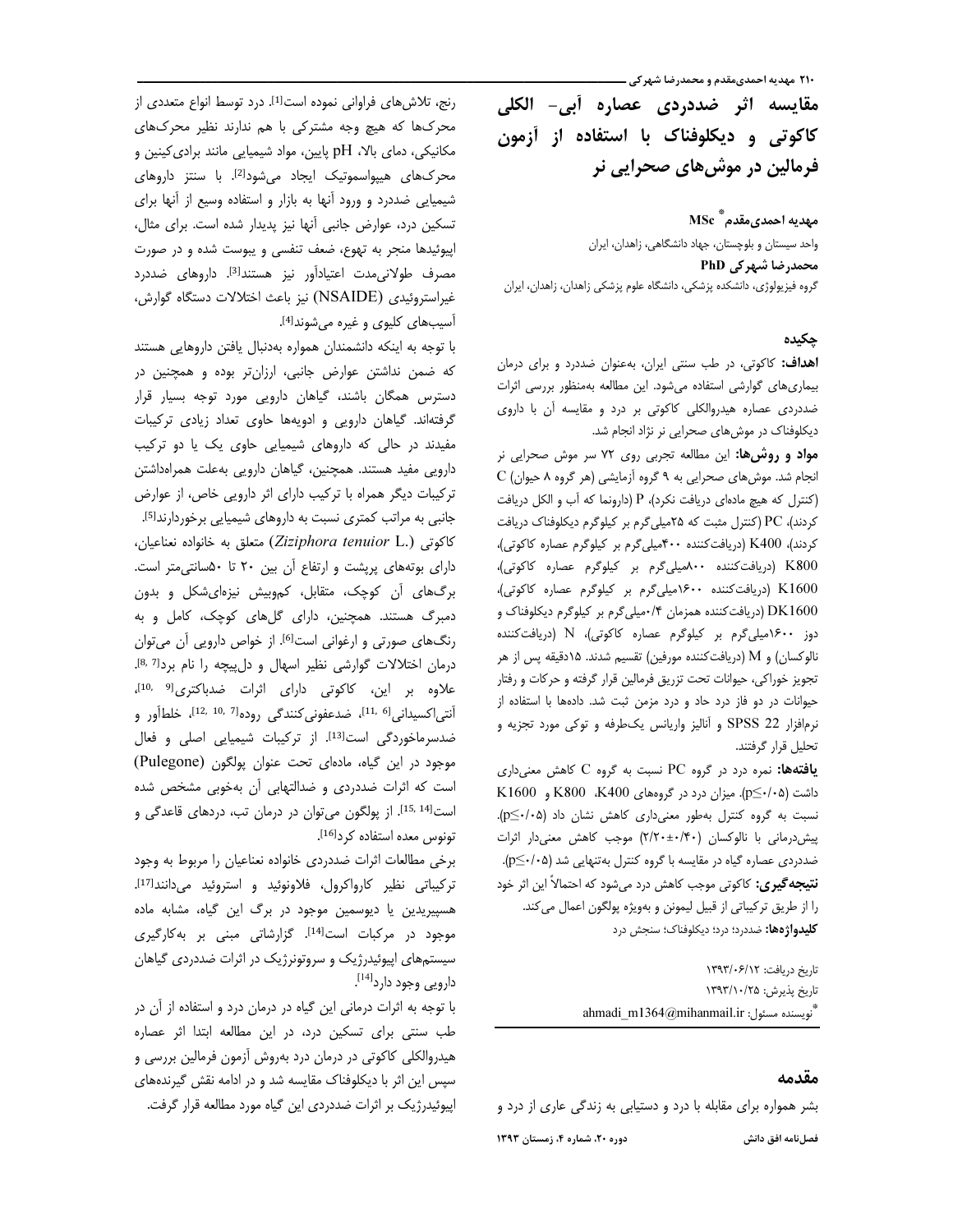#### --مواد و روش ها

-------

این مطالعه تجربی، روی ۷۲سر موش صحرایی نر ویستار با وزن ۲۰±۲۸۰گرم (مرکز تحقیقات حیوانات آزمایشگاهی دانشگاه علوم پزشکی زاهدان؛ ایران) در سال ۱۳۹۲ انجام شد. حیوانات تحت شرایط ۱۲ساعت روشنایی و ۱۲ساعت تاریکی با دمای محیط ۲±۲۳ نگهداری شدند. طی مدت نگهداری و انجام آزمایشات،<br>-ت مستقبل مستقبل المستقبل المستقبل المستقبل المستقبل .<br>حیوانات با آب و غذای کافی تغذیه شدند. موش های صحرایی به ۹ گروه أزمايشي (هر گروه ۸ حيوان) C (كنترل كه هيچ مادهاي<br>گروه آزمايشي (هر زيست برگ آزمايش براي مركز مركز مركز دریافت تحرد)، ۲ (دارونما که آب و الکل دریافت کردند)، ۲۲<br>در مدین میرسد به مسیح می کند و با در این میرسد به این (کنترل مثبت که ۲۵میلیگرم بر کیلوگرم دیکلوفناک دریافت کردند)، K400 (دریافتکننده ۴۰۰ملیایگرم بر کیلوگرم عصاره<br>مصری ۲۲۹۵۵۰ سند ک کاکوتی)، K800 (دریافتکننده ۸۰۰میلیگرم بر کیلوگرم عصاره<br>داد سال ۱۳۱۶٬۰۰۰ (مانسک کاکوتی)، 1600& (دریافتکننده ۱۶۰۰میلی گرم بر کیلوگرم عصاره<br>مقدمان ۱۳۲۱٬۶۵۵ کاکوتی)، DK1600 (دریافتکننده همزمان ۰/۴میلیگرم بر<br>دیدک کیلوگرم دیکلوفناک و دوز ۱۶۰۰میلیگرم بر کیلوگرم عصاره ۱۵ نویی)، ۱۷ (دریافت نینده بالو نسان) و ۱۷۱ (دریافت نینده مورفین)<br>مسیحی استفاده نفسیم سدند. پرونخل این پروهس براساس قوانین بینالمللی در مورد خیوانات آرمایسکاهی ننظیم و در کمینه اخلاق علوم پرسکی زاهدان به تصویب رسید.

---------------------

عصاره دیری بهروس سو نسیله و سامل مراحل نهیه و جمعآوری دیاه، حسک دردن و نهیه عصاره بود. ابتدا بر ب و سرساخههای دا دونی از رسته گوههای نقبان در استان سیستان و بلوچستان جمعآوری و توسط پژوهشکده گیاهان دارویی جهاد دانشگاهی<br>-شناسایی شد. برگ کاکوتی خشک و سپس بهوسیله آسیاب بهصورت پودر اًماده شد. هر بار ۲۰گرم از پودر حاصله در کیسهای که بههمین منظور تهیه شده بود ریخته و سپس ۲۲۰میلی[یتر الکل ۰۹۶درجه و ۸۰میلی[یتر آب مقطر داخل ارلن دستگاه سوکسیله ریحته سد: برای ورود و خروج آب نیز سلنگهای مربوطه به جریان آب وصل شدند. سپس، دستگاه بهمدت ۸−۷ساعت روشن شد تا محلول تهیهشده سرد شود. حدود ۲۴ساعت بعد، عصاره آمادهشده از کاغذ صافی واتمن شماره ۱ (واتمن؛ انگلستان) عبور داده و در بشر ریخته شد. محلول در پلیتها ریخته و بهمدت ۲۴ساعت در داخل دستگاه قور (رایانسیمی پارس: ایران) قرار کرفت و سپس باقیمانده از يليتها جمع آوري شد<sup>[18]</sup>.

برای بررسی اثرات ضددردی از تست فرمالین استفاده شد<sup>[19]</sup>. گروه کنترل فقط تست فرمالین را انجام دادند، به گروه پلاسبو اب و الکل بهعنوان حلال تجویز شد؛ گروه کنترل مثبت ۲۵میلیگرم بر حیلو درم دیخلوفتا ب (داروپخس: ایران) را دریافت (دردند: دروههای عصاره دوزهای ۴۰۰، ۸۰۰ و ۱۶۰۰میلیگرم بر کیلوگرم<sup>[20]</sup> عصاره را دریافت دردند: به دروه عصاره و دیخلوفنات، همرمان ۰/۴میلیگرم بر کیلوگرم دیکلوفناک (۱۵دقیقه پیش از تزریق فرمالین) و دوز ۱۶۰۰میلیگرم بر کیلوگرم (دوز موثر عصاره)<br>.

عصاره<sup>[21]</sup> تجویز شد؛ گروه مورفین ۰/۴میلیگرم بر کیلوگرم مورفین (فراوردههای دارویی و نزریفی ایران: ایران) را دریافت و گروه نالوکسان، ۲میلیگرم بر کیلوگرم نالوکسان (سیگما؛ اَمریکا) را بهصورت تزريق درونصفاقى<sup>[22]</sup> بهعنوان أنتاگونيست سيستم اپیوئیدرژیک۳۰دقیقه قبل از تزریق موثرترین دوز عصاره دریافت دردند. در نمامی دروهها، دریافت دیخلوفتات و عصاره بهصورت خوراكي انجام گرفت.

۱۵دقیقه پس از هر تجویز خوراکی، حیوانات تحت تزریق فرمالین<br>. قرار گرفتند. پس از تزریق فرمالین به کف پای راست حیوانات، حرکات حیوان در دو فاصله زمانی "۵دقیقه اول پس از تزریق"<br>. بهعنوان دوره درد حاد و "از دقیقه ۴۵ تا ۶۰" بهعنوان دوره درد مزمن ثبت و بررسی شد.

دادههای جمعآوریسده در نرم فرار ۵۷ د. د. د.<br>ت ارمونهای تعقیبی نو کی برای بررسی اختلاف معنیدار بین کروهها و آثالیز واریانس یخاطرفه برای مقایسه سدت درد در دروههای مختلف مورد تجزيه و تحليل قرار گرفت.

### يافتهها

C 
 #BD (-/-±/) PC 
 - -- 
 (۲/۳۹±۰/۸۹) کاهش معنی داری داشت (۵-۰/۰) ولی میزان درد<br>۱۳۰۰ - سیاست معنی استان در گروه P (۳/۲۴±۰/۴۳) تفاوت معنیداری با گروه کنترل نداشت.<br>مصدر ۲۶۵۵۰ میزان درد در گروههای K400 (۱۳)+۱۹۶±۰/۱۳)، K800<br>نویسا میدان ۲۱٬۶۵۵ کافیل استان ?1, 
 #BD (/-±/ ) K1600 (/±/-) X" @,U , (p≤/) -- Q ^, Y-1% I دریافت دوز ۱۶۰۰میلیگرم بر کیلوگرم مشاهده شد (نمودار ۱).



**نمودار ۱)** مقایسه میانگین نمره درد در گروههای مورد مطالعه با گروه کنترل با استفاده از آزمون أمارى أناليز واريانس يكطرفه

Q Horizon Med Sci Vol. 20, Iss. 4, Win 2015 کاهش پاسخ به درد در گروه DK1600 (۱/۲۱±۰/۷۴) نسبت به<br>. سایر گروهها بیشتر و معنیدار بود (۲۰/۰۵). پیش درمانی با<br>«عمد دهان بینینگ نالوکسان (۲/۲۰±۰/۴۰) بهعنوان مهارکننده سیستم اپیوئیدی موجب داهس معنیدار ایرا*ت صدد*رد*ی عصا*ره دیاه در مقایسه با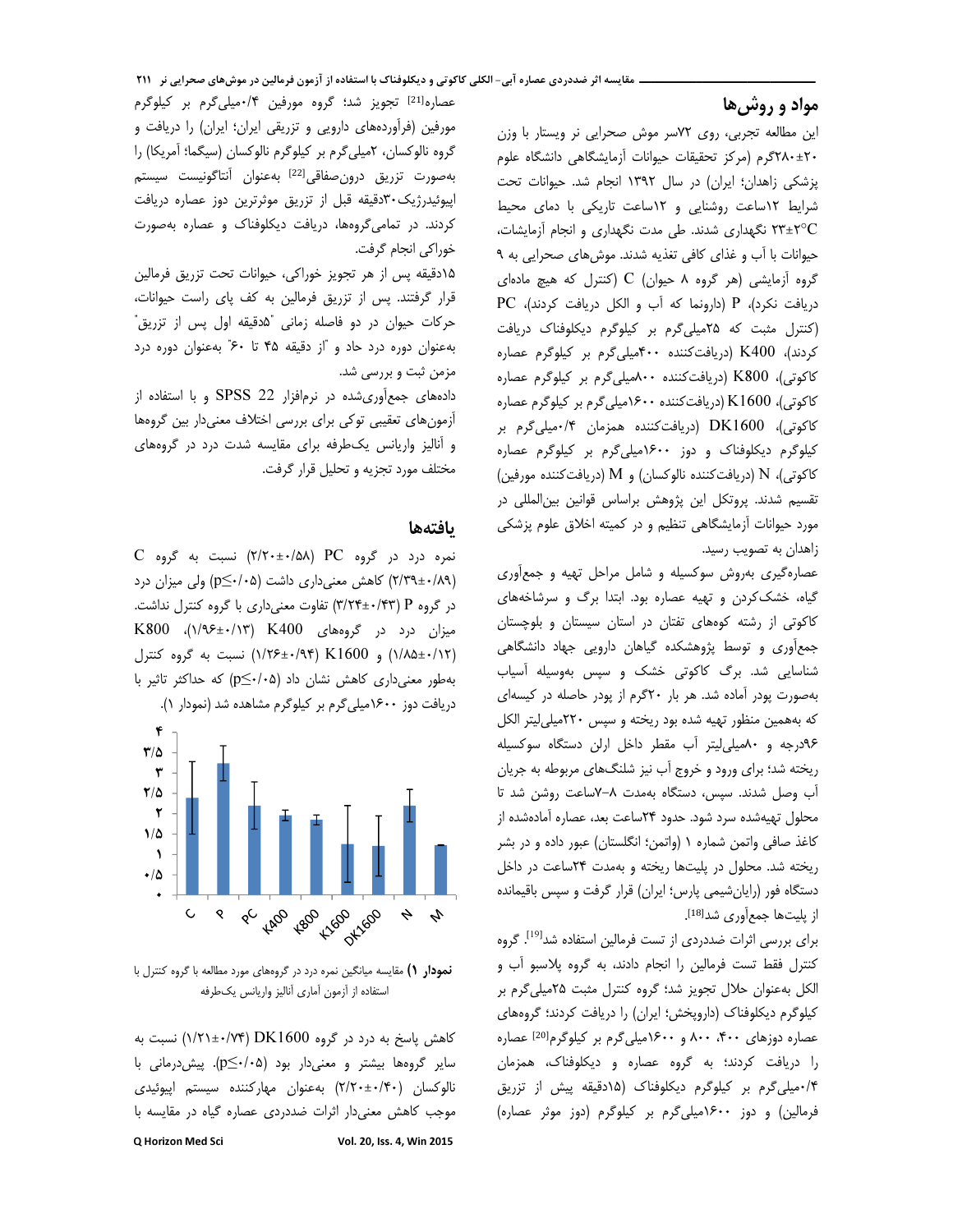۲۱۲ مهدیه احمدیمقدم و محمدرضا شهر کی ـــ

گروه کنترل بهتنهایی شد (p≤٠/٠۵). نمره درد در گروه دریافت کننده مورفین (۱/۲۳±۱/۲۳) نسبت به گروه کنترل کاهش معنىدارى داشت (p≤٠/٠۵).

# ىحث

تنوع شرایط جغرافیایی در ایران موجب ایجاد منبعی غنی از تنوع گونهای گیاهی شده است. یکی از این گیاهان کاکوتی است که به خانواده نعنائیان تعلق دارد. در این تحقیق، از تست فرمالین بهعنوان مدل ایجاد درد در حیوانات استفاده شد. در مطالعهای که توسط گل*شنی* و همکاران روی گیاهی از خانواده نعناعیان به نام بادرشبو (D. kotschyi) صورت گرفت مشخص شده است که اثرات ضددردی این گیاه مربوط به ترکیباتی نظیر لیمونن و آلفاتریپنئول است<sup>[23]</sup>. همچنین، براساس مطالعات *موریرا* و همکاران تریپنئول باعث مهار پتانسیل عمل در عصب سیاتیک رت می شود<sup>[16]</sup>. بررسی روی گیاهی از خانواده نعناعیان به نام مرزه خوزستانی Satureja) (khuzistani مشخص کرد که وجود ترکیباتی نظیر کارواکرول، فلاونوئید و استروئید در این خانواده می تواند باعث کاهش درد شود<sup>[24]</sup>. تركيباتي پولگون، كارواكرول، فلاونوئيد، ليمونن و ألفاتريپنئول احتمالا با اثر روى سيستم اپيوئيدى موجب كاهش درد می شوند<sup>[23]</sup>.

عصاره آبی– الکلی برگ پونه درد مرحله حاد آزمون فرمالین را در مقایسه با درد مزمن بیشتر کاهش میدهدا<sup>25]</sup>. یکی از ترکیبات عمده و اصلی گیاه کاکوتی مادهای به نام پولگون است[14 15, 14]، که اثرات ضددردی و ضدالتهابی آن بهخوبی مشخص شده است؛ بهطوری که براساس مطالعه *دسوسا* و همکاران، اثرات ضددردی ناشی از پولگون و لیمونن موجود در عصاره گیاهی هیبرید از خانواده نعناعیان (Mentha × villosa) بسیار بیشتر از اثرات مونوترینهای موجود در آن در تست فرمالین است<sup>[14]</sup>. علاوه بر این *یائو* و *شیو* نشان دادهاند که التهاب چشم ناشی از پروتئین لنز بهطور معنى دارى بهوسيله تجويز موضعى وتدريجى پولگون بهعنوان یک ترکیب گیاهی کاهش میبابد<sup>[15]</sup>.

گفته می شود که پولگون موجود در گیاه پونه سبب شل شدن عضلات صاف نای و مثانه شده و این گیاه دارای خاصیت ضداسیاسم است<sup>[26]</sup>. در مطالعهای که توسط *آلیوسی ص*ورت گرفته است اثرات آنتی|کسیداتیو و آنتی;نوتوکسیک عصاره متانولی گیاه پونه بر لنفوسیتهای انسان نشان داده شده است<sup>[27]</sup>. سرشاخه گلدار گیاه پونه بهطور سنتی بهدلیل خواص ضدعفونی کننده آن برای درمان بیماری های عفونی استفاده می شود<sup>[28]</sup>. سرشاخه گلدار گیاه پونه ایرانی دارای اثرات ضدباکتریایی است که میتوان از آن برای مبارزه با میکروارگانیسمها در انسان نیز استفاده نمود<sup>[29]</sup>. *کامکار* و همکاران نیز نشان دادهاند که عصارههای پونه دارای اثر

آنتی اکسیدانی قوی هستند و می توانند پس از آزمایش های تکمیلی در سامانه غذایی به کار روند<sup>[30]</sup>.

مكانيسم اثر ديكلوفناك، مهار آنزيم سيكلواكسيژناز است. اين آنزيم مسئول تولید موادی به نام پروستاگلاندین است. پروستاگلاندینها موجب بروز التهاب و درد می شوند. با مهار آنزیم سیکلواکسیژناز تولید پروستاگلاندین کم شده و در نتیجه درد و تورم کاهش می یابد. در مورد اثرات ضددردی گیاه کاکوتی می توان این گونه توجیه کرد که در عصاره أبی- الکلی گیاه کاکوتی ترکیباتی نظیر فلاونوئیدها وجود دارد که نظیر دیکلوفناک از طریق مهار بیان آنزیم سیکلواکسیژناز<sup>[31]</sup> و همچنین مهار آزادسازی پروستاگلاندین و سایر واسطههای دخیل در تست فرمالین سبب کاهش درد ناشی از فرمالين مي شود.

در خاتمه شاید بتوان این چنین عنوان کرد که ترکیبات موجود در گیاه کاکوتی ممکن است از یک طرف با جلوگیری از سنتز پروستاگلاندینها و از طرف دیگر با اثر روی سیستم اپیوئیدی موجب كاهش درد شوند و براى مشخص شدن مكانيسم دقيق اثرات ضددردي اين گياه انجام تحقيقات بعدي ضروري بهنظر مىرسد.

در این پژوهش با استفاده از تست فرمالین مشخص شد که گیاه کاکوتی موجب کاهش درد میشود و احتمالا این اثر خود را از طريق تركيباتي از قبيل ليمونن و بهويژه پولگون اعمال مي كند. با توجه به اینکه بخش عمدهای از اثرات ضددردی مرکزی و محیطی اپیوئیدی توسط گیرندههای H اعمال میشود<sup>[32]</sup>، پیش درمانی با نالوكسان بهعنوان أنتاگونيست اين گيرنده اثرات ضددردى عصاره را تا حدودی منعکس می کند. همچنین، مشاهده شده که ترکیبات مخدر به عنوان ضددردهای دارای تاثیر مرکزی<sup>[33]</sup> درد را به خوبی کنترل می کنند، لذا ممکن است که بخشی از اثر ضددردی عصاره ناشی از اعمال اثری مشابه سیستم ایپوئیدی باشد<sup>[34]</sup>.

محدودیت قابل ذکری برای این مطالعه وجود نداشت. پیشنهاد می شود در مراحل بعدی شناسایی دقیق و کامل ترکیبات موجود در کاکوتی که موجب القای اثر ضددردی می شود مد نظر قرار گیرد. همچنین می توان این مطالعه را در حیوانات ماده و بررسی تاثیر جنسیت بر اعمال اثرات ضددردی نیز انجام داد.

# نتيجه گيري

کاکوتی موجب کاهش درد میشود و احتمالاً این اثر خود را از طريق تركيباتي از قبيل ليمونن و بهويژه پولگون اعمال مي كند.

**تشکر و قدردانی:** این مطالعه بهصورت طرح تحقیقاتی مصوب شورای پژوهشی جهاد دانشگاهی واحد سیستان و بلوچستان و توسط حوزه معاونت پژوهشی جهاد دانشگاهی زاهدان و با همکاری دانشگاه علوم پزشکی زاهدان انجام شد. بدین وسیله مراتب تشکر و قدردانی اعلام مے شود.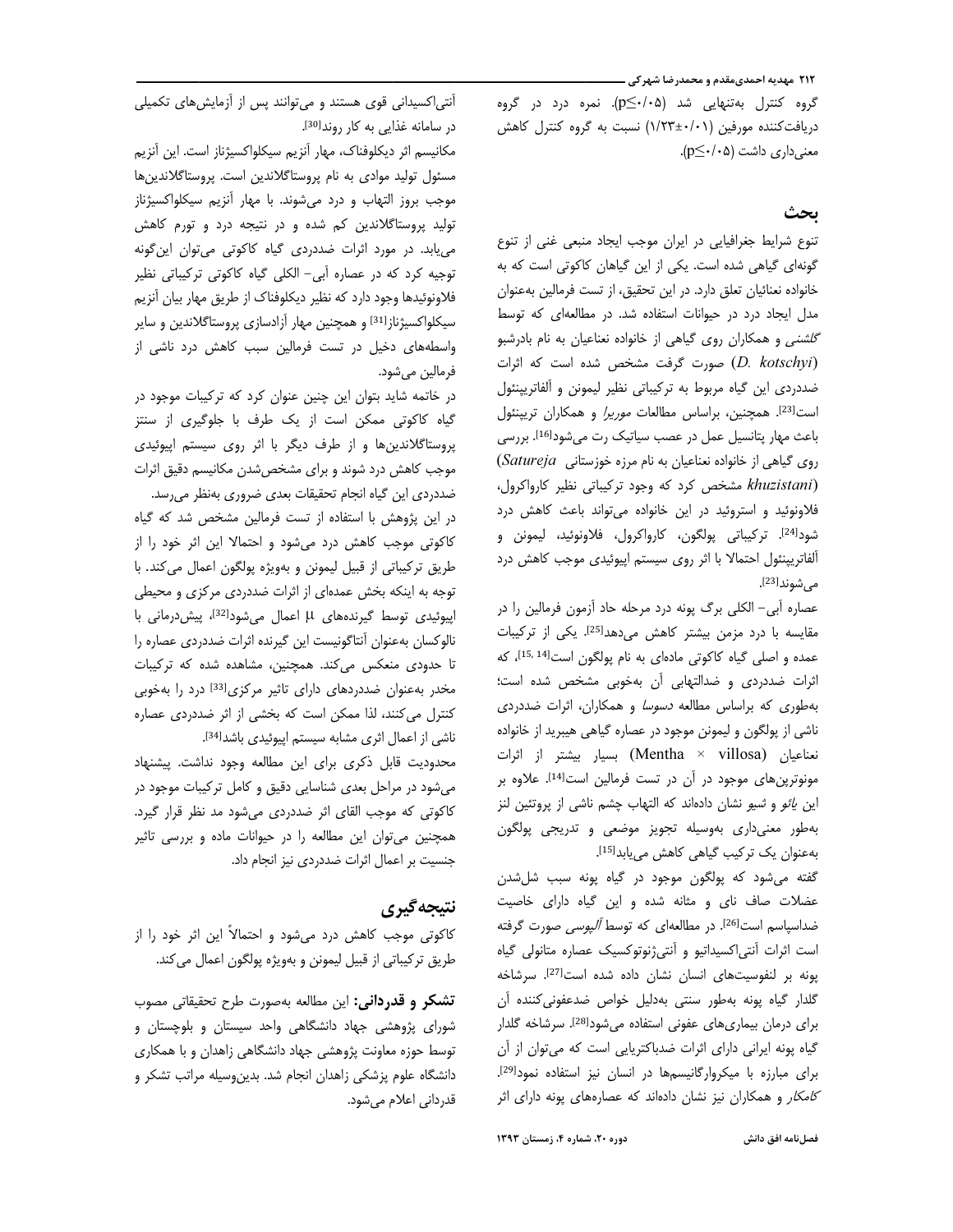1 
2 -3!" #\$% & '" ( ( )\*+ ,-&"./ 0" ./% - 
 

potential of the rat sciatic. Braz J Med Biol Res. 2001;34(10):1337-40.

17- Leach MJ, Marden CM, Miller AA. Pharmacological studies on lamotrigine, a novel potential antiepileptic drug: II. Neurochemical studies on the mechanism of action. Epilepsia. 1986;27(5):490-7.

18- Ghahhari J, Vaezi G, Shariatifar N, Zendehdel KhM. The study of hydroalcholic extract of Ziziphora Tenuior on visceral pain with writhing test in mice. Q Horizon Med Sci. 2009;15(2)24-9.

19- Dubuisson D, Dennis SG. The formalin test: A quantitative study of the analgesic effects of morphine, meperidine, and brain stem stimulation in rats and cats. Pain. 1977;4(2):161-74.

20- Toker G, Küpeli E, Memisoğlu M, Yesilada E. Flavonoids with antinociceptive and anti-inflammatory activities from the leaves of Tilia argentea (silver linden). J Ethnopharmacol. 2004;95(2-3):393-7.

21- Jonsson T, Christensen CB, Jordening H, Frølund C. The bioavailability of rectally administered morphine. Pharmacol Toxicol. 1988;62(4):203-5.

22- Zendedel M, Babapour V. Study of antinociceptive effects of Ziziphora Tenuior and its hnterference on opioidergic and serotonergic systems. J Vet Res.  $2010;65(1):57-60.$ 

23- Golshani S, Karamkhani F, Monsef Esfehani HR, Abdollahi M. Antinociceptive effects of the essential oil of Dracocephalum kotschyi in the mouse writhing test. J Pharm Sci. 2004;7(1):76-9.

24- Amanlou M, Dadkhah F, Salehnia A, Farsam H, Dehpour AR. An anti-inflammatory and anti-nociceptive effects of hydroalcoholic extract of Satureja khuzistanica Jamzad extract. J Pharm Pharm Sci. 2005;8(1):102-6.

25- Ghafari H1, Yasa N, Mohammadirad A, Dehghan G, Zamani MJ, Nikfar S, Khorasani R, Minaie B, Abdollahi M. Protection by Ziziphora clinopoides of acetic acid-induced toxic bowel inflammation through reduction of cellular lipid peroxidation and myeloperoxidase activity. Hum Exp Toxicol. 2006;25(6):325-32.

26- Soares PM, de Freitas Pires A, de Souza EP, Assreuy AM, Criddle DN. Relaxant effects of the essential oil of Mentha pulegium L. in rat isolated trachea and urinary bladder. J Pharm Pharmacol. 2012;64(12):1777-84

27- Alpsoy L, Sahin H, Karaman S. Anti-oxidative and antigenotoxic effects of methanolic extract of Mentha pulegium on human lymphocyte culture. Toxicol Ind Health. 2011;27(7):647-54.

28- Mahboubi M1, Haghi G. Antimicrobial activity and chemical composition of Mentha pulegium L. essential oil. J Ethnopharmacol. 2008;119(2):325-7.

29- Jazani NH, Ghasemnejad-Berenji H, Sadegpoor S. Antibacterial effects of Iranian Mentha pulegium essential oil on isolates of Klebsiella sp. Pakistan J Biol Sci. 2009;12(2):183-5.

30- Kamkar A, Javan AJ, Asadi F, Kamalinejad M. The antioxidative effect of Iranian Mentha pulegium extracts and essential oil in sunflower oil. Food Chem Toxicol. 2010;48(7):1796-800.

31- Akhavanakbari G1, Entezariasl M, Isazadehfar K, Kahnamoyiagdam F. The effects of indomethacin, diclofenac, and acetaminophen suppository on pain and opioids consumption after cesarean section. Perspect Clin Res. 2013;4(2):136-41.

32- Lograsso M, Nedeson R, and Goodchild CS. The spinal Antinociceptive effect of cholinergic drugs in rats: Receptor subtype specificity hn different nociceptive test . BMC pharmacol. 2002;19;2:20.

**تاييديه اخلاقي:** پروتكل اين پژوهش براساس قوانين بينالمللي در مورد حیوانات آزمایشگاهی تنظیم و در کمیته اخلاق دانشگاه به تصويب رسيد.

تعارض منافع: موردي توسط نويسندگان اعلام نشده است.

**منابع مالی:** منابع مالی این طرح توسط جهاد دانشگاهی واحد سیستان و بلوچستان تامین شده است.

## منابع

1- Nasri S, Hosseini SY, Sahraei H, Zardouz H. Inhibition of pain and inflamation induced by formalin in male mice by ethanolic extract of saffron (crocus sativus) and its constituents; crocin and safranal. Kowsar Med J. 2011;15(4):189-95.

2- Abdollahi M, Karimpour H, Monsef-Esfehani HR. Antinociceptive effects of Teucrium polium L total extract and essential oil in mouse writhing test. Pharmacol Res. 2003;48(1):31-5.

3- Bartok RE, Craft RM. Sex differences in opioid antinociception. J pharmacol EXP Ther. 1997;282(2):769-78.

4- Cashman JN. The mechanism of action of NSAIDS in analgesia. Drugs. 1996;52 Suppl 5:13-23.

5- Waldhoer M, Bartlett SE, Whistler JL. Opioid receptors . Ann Rev Biochem. 2004;73:953-90.

6- Konyalioglu S, Qzturk B, Elgin MG. Comparison of chemical compositions and antioxidant activities of the essential oils of two Ziziphora taxa from Anatolia. Pharm Biol. 2006;44(2):121-6.

7- Naghibi F, Mosaddegh M, Mohammadi Motamed S, Ghorbani A. Labiatae family in folk medicine in Iran from ethnobotany to pharmacology. Iran J Pharm Res. 2005;4(2):63-79.

8- Zarabi M. Pharmacognosical evaluation of Ziziphora. [Dissertation.] Tehran: University of Tehran; 2000.

9- Economou KD, Oreopoulou V, Thompoulos CD. Antioxidant activity of some plant extracts of the family labiatae. J Am chem Soc. 1991;68(2):109-13.

10- Sonboli A, Mirjalili MH, Hadian J, Ebrahimi SN, Yousefzadi M. Antibacterial activity and composition of the essential oil of Ziziphora clinopodioides subsp. bungeana (Juz.) Rech. f. from Iran. Z Naturforsch C. 2006;61(9- 10):677-80.

11- Salehi P, Sonboli A, Eftekhar F, Nejad-Ebrahimi S, Yousefzadi M. Essential oil composition, antibacterial and antioxidant activity of the oil and various extracts of Ziziphora clinopodioides subsp. rigida (BOISS.) RECH. f. from Iran. Biol Pharm Bull. 2005;28(10):1892-6.

12- Ozturk S, Ercili S. Antibacterial activity and chemical constitutions of Ziziphora clinopodioides. Food Control. 2007;18(5):535-40.

13- Hejazian SH. Analgesic effect of essential oil from Carum copticum in mice. World J Med Sci. 2006;1(2):95-9.

14- de Sousa DP, Júnior EV, Oliveira FS, de Almeida RN, Nunes XP, Barbosa-Filho JM. Antinociceptive activity of structural analogues of rotundifolone: structure-activity relationship. Z Naturforsch C. 2007;62(1-2):39-42.

15- Yao QS, Chiou GC. Inhibition of crystallins-induced inflammation in rabbit eyes with five phytogenic compounds. Zhongguo Yao Li Xue Bao. 1993;14(1):13-7.

16- Moreira MR, Cruz GM, Lopes MS, Albuquerque AA, Leal-cardoso JH. Effect of terpineol on the compound action